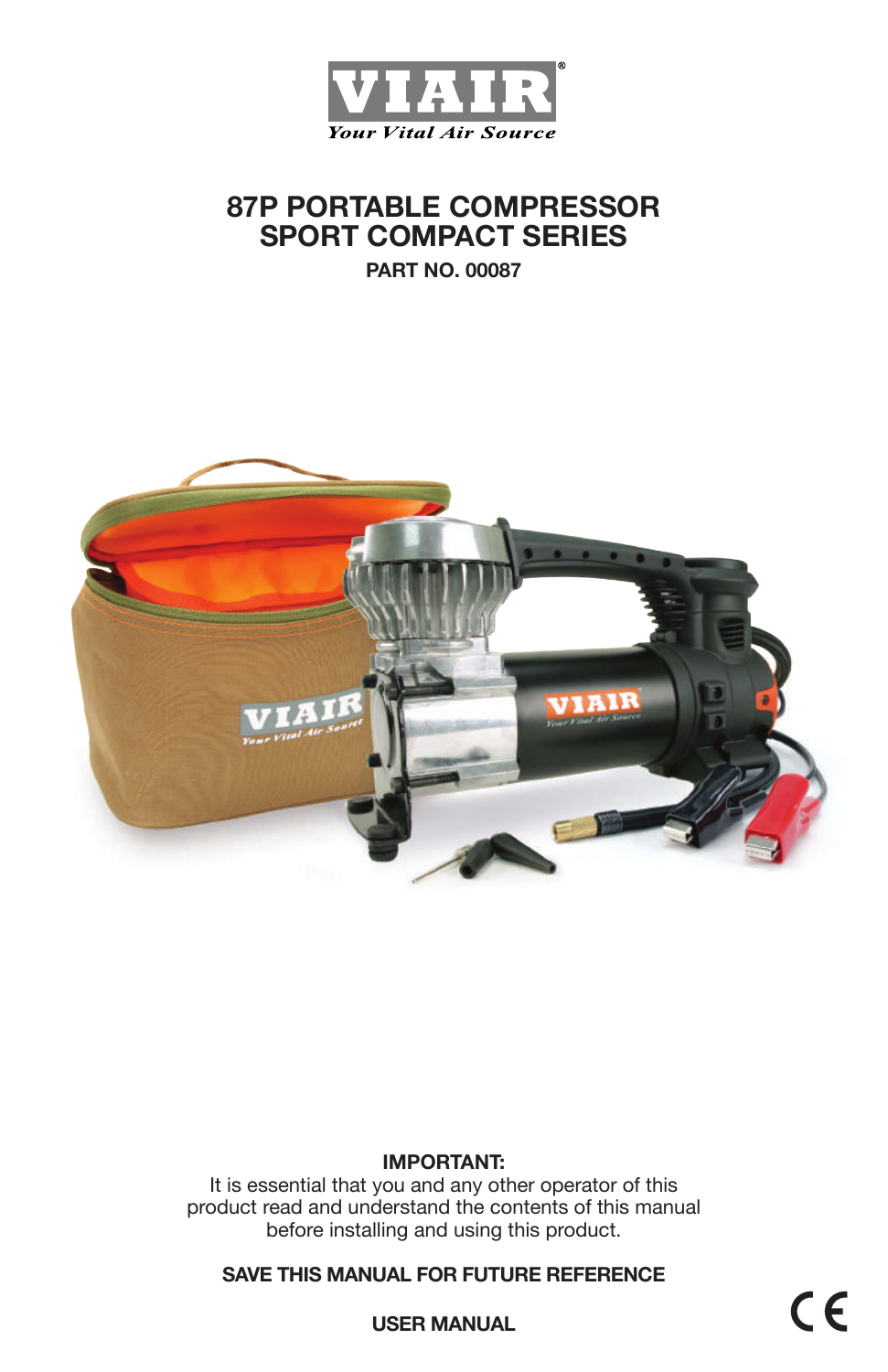### **87P PORTABLE COMPRESSOR**

Please read this instruction manual carefully prior to operating this product. Pay particular attention to the **CAUTION** and **WARNING** statements in this manual. Failure to comply with these instructions could result in personal injury or property damage. Retain these instructions for future reference.

# **DESCRIPTION:**

**This portable oil-less air compressor is designed to operate on 12 volts DC and must be connected to the battery's corresponding terminals.** The unit comes equipped with a pressure gauge and a 3 pc. set of inflation tips. It can be used for inflating tires, sports balls, or topping off pressure for single person tube rafts, air mats, and other uses.

# **IMPORTANT SAFETY INSTRUCTIONS:**

**CAUTION:** The compressor has been designed to provide long-term, trouble-free operation. To reduce risk of electrical shock or electrocution and to prevent damage to your compressor, follow these simple guidelines:

- 1. Do not disassemble. Do not attempt to repair or modify this unit.
- 2. Never allow children to operate this compressor. Close supervision is necessary when this compressor is being used near children.
- 3. This compressor will become very hot during and immediately after use. Do not touch any part of this compressor with bare hands, other than the ON/OFF switch and carry handle, during or immediately after use.
- 4. Provide sufficient cooling time before storing the unit.
- 5. Never operate the compressor near fire, flammable gas or liquid.
- 6. There are no user-serviceable parts in this unit, no lubrication is required.
- 7. Do not pump anything other than atmospheric air.
- 8. Never use this product while sleepy or drowsy.
- 9. Be sure the unit's power switch is in the OFF position when not in use.
- 10. Use only in well ventilated areas.
- 11. The unit should be used only in dry environment. Protect the unit from rain, snow or other sources of moisture.
- 12. Never carry the air compressor by the hose or power cord.
- 13. Never point air nozzle towards another person or any part of the body.
- 14. Inflate items only to their manufacturer's recommendations pressures. Do not leave air compressor running unattended. It could burst tires or other items.

**CAUTION:** The hose and fittings connected to the compressor may become HOT during and after use.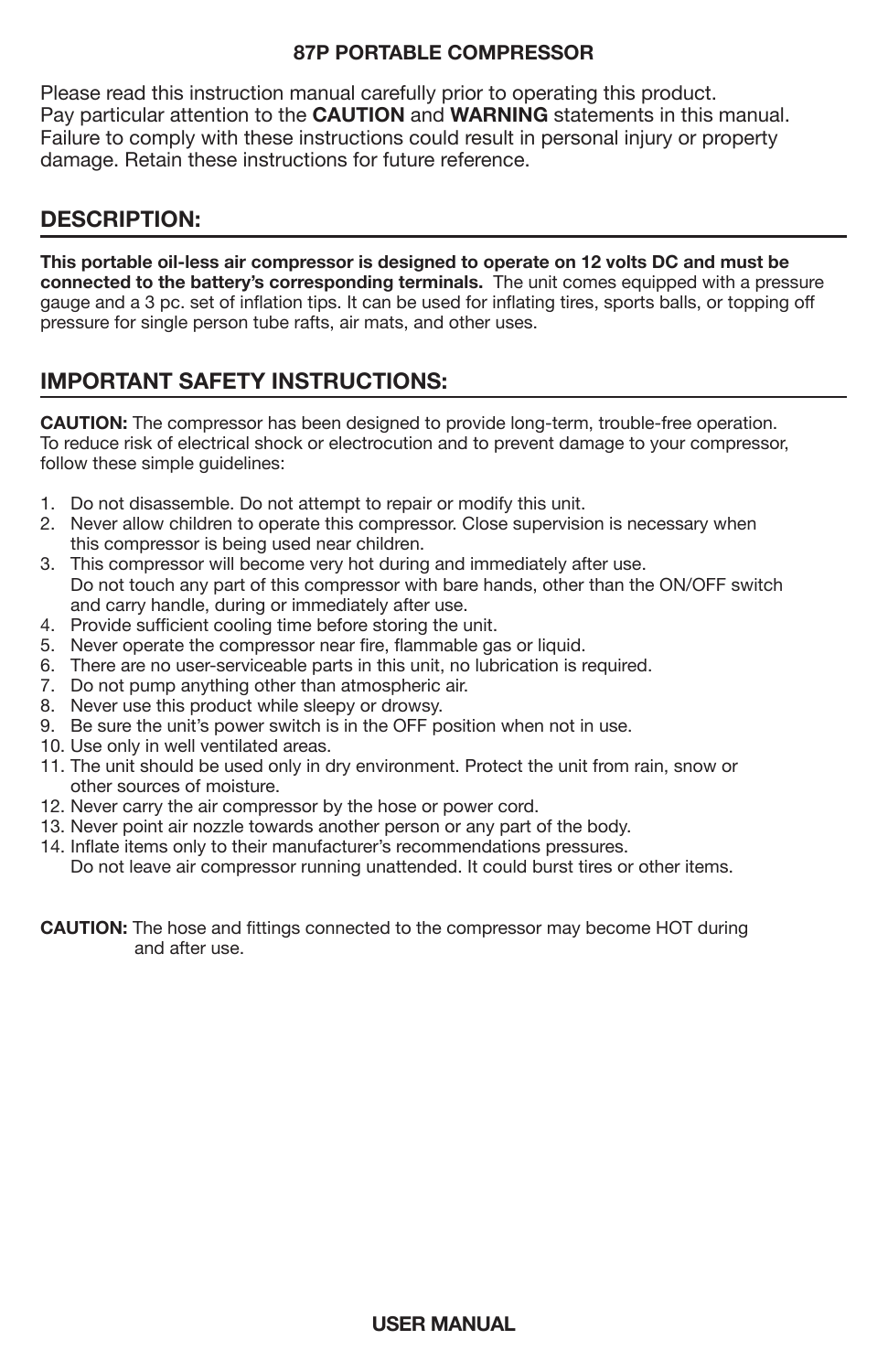### **87P PORTABLE COMPRESSOR**

# **FEATURES:**

- 1. Built-In 120 PSI Pressure Gauge
- 2. LED Work Light/Power Indicator
- 3. Dual Battery Clamps with 20-amp Inline Fuse Holder
- 4. Deluxe Carry Bag with Bright Orange Lining for Enhanced Visibility
- 5. 3-Pc. Inflation Tips Kit
- 6. Piston Type Compressor
- 7. Oil-Less Design
- 8. Gearless Direct-Drive Motor
- 9. Permanently Lubricated Bearings
- 10. Compact Size for Easy Carrying and Storage
- 11. Solid Brass Twist-On Tire Chuck
- 12. Aluminum Alloy Cylinder
- 13. Power Cord: 9.5 ft. / Air Hose: 8 ft.

# **OPERATING INSTRUCTIONS:**

**IMPORTANT:** Engine must be running while using this compressor.

Before attaching air compressor's power cord to power source, check to make sure that the ON/OFF switch of your compressor is in the **OFF** position. Attach the Positive battery clamp (Red) to the Positive terminal of the battery and the Negative battery clamp (Black) to the Negative terminal of the battery.

**CAUTION:** Your Portable Air Compressor is Moisture and Dust Resistant, but NOT WATER OR DUST PROOF. Never place compressor in soft sand while running the compressor. Vibration from the compressor will cause the compressor to settle into soft sand, resulting in compressor drawing in foreign particles. Never expose compressor to water while running the compressor.

#### *TIRE INFLATION:*

- 1. Attach the end of the air hose to the tire valve stem.
- 2. Turn the compressor power switch to ON and begin to inflate tire.
- 3. When the pressure gauge indicates the desired pressure, switch the unit OFF and remove the air hose from the tire valve stem.

**Please Note:** During inflation, due to air velocity, pressure gauge cannot provide accurate pressure readings, to check and verify the actual tire pressure the compressor must be in OFF position.

**CAUTION:** To avoid over inflation, never exceed recommended pressure. Doing so may cause articles to burst and can cause serious bodily injury. Always make sure the Portable Compressor's power cord is uncoiled and fully extended when using your air compressor to avoid overheating the power cord.

#### *FOR ALL OTHER INFLATABLE OBJECTS, INCLUDING BICYCLE TIRES, TOYS, AND SPORTS BALLS:*

**IMPORTANT:** Engine must be running while using this compressor.

- 1. A selection of inflation tips is provided to fit some inflatable objects.
	- Simply screw the appropriate nozzle into the tip of the air hose.
- 2. Attach the appropriate nozzle to article to be inflated and turn the power switch to the ON position.
- 3. When article is inflated to desired firmness, turn the compressor off. Do not over inflate.

### **USER MANUAL**